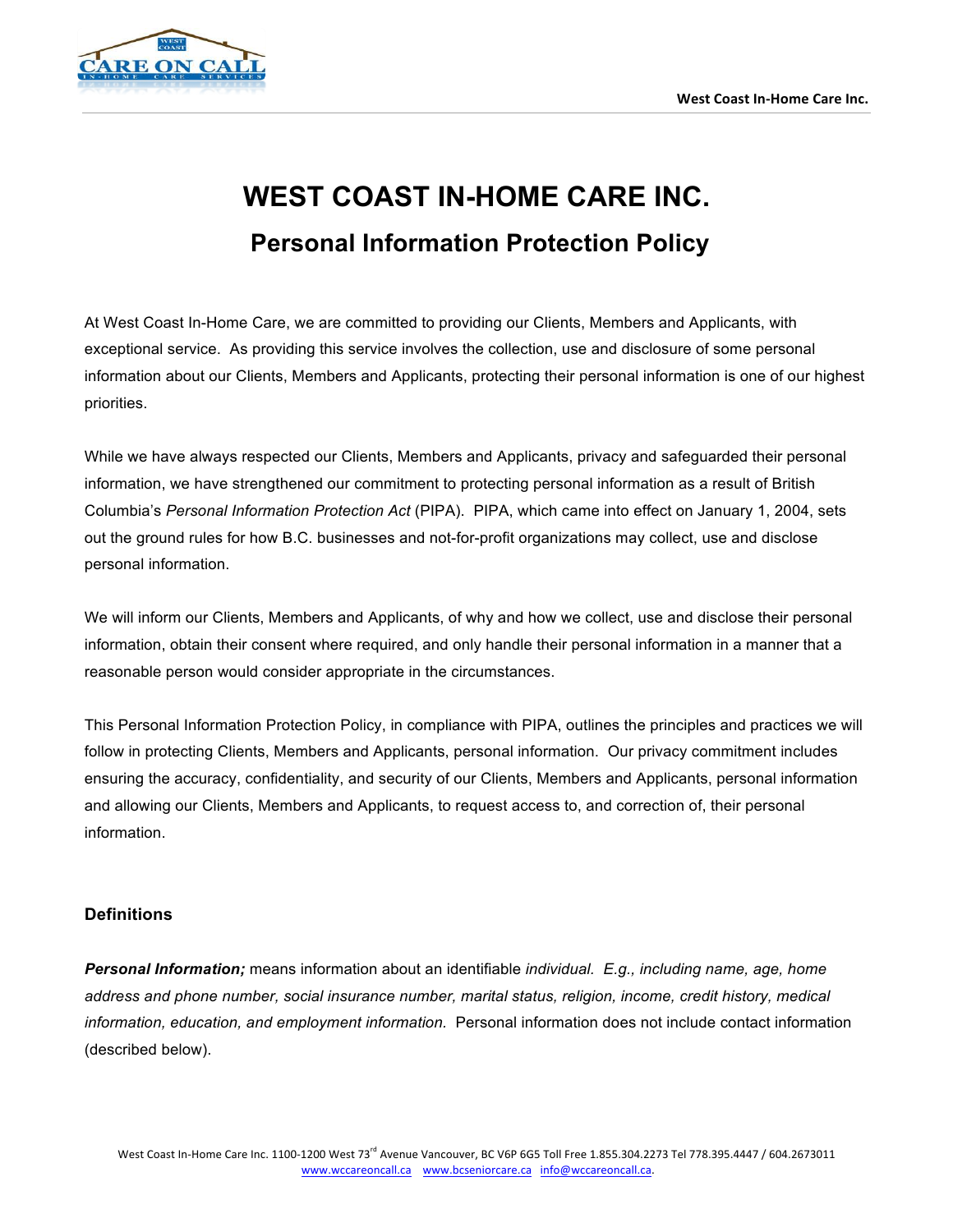

*Contact information* – means information that would enable an individual to be contacted at a place of business and includes name, position name or title, business telephone number, business address, business email or business fax number. Contact information is not covered by this policy or PIPA.

*Privacy Officer* – means the individual designated responsibility for ensuring that West Coast In-Home Care Inc. complies with this policy and PIPA.

# **Policy 1 – Collecting Personal Information**

- 1.1 Unless the purposes for collecting personal information are obvious and the Clients, Members and Applicants, voluntarily provides his or her personal information for those purposes, we will communicate the purposes for which personal information is being collected, either orally or in writing, before or at the time of collection.
- 1.2 We will only collect Clients, Members and Applicants, information that is necessary to fulfill the following purposes:
	- To verify identity;
	- To verify creditworthiness;
	- To identify [client, customer, member] preferences;
	- To understand the [financial, banking, insurance] needs of our [clients, customers, members];
	- To contact our Clients, Members and Applicants
	- To ensure a high standard of service to our Clients, Members and Applicants
	- To meet regulatory requirements;
	- To collect and process payments;

#### **Policy 2 – Consent**

- 2.1 We will obtain Clients, Members and Applicants, consent to collect, use or disclose personal information (except where, as noted below, we are authorized to do so without consent).
- 2.2 Consent can be provided in writing, electronically, through an authorized representative or it can be implied where the purpose for collecting using or disclosing the personal information would be considered obvious and the Clients, Members and Applicants, voluntarily provides personal information for that purpose.
- 2.3 Consent may also be implied where a Clients, Members and Applicants, is given notice and a reasonable opportunity to opt-out of his or her personal information being used for mail-outs, the marketing of new services or products, fundraising and the Clients, Members and Applicants, does not opt-out.
- 2.4 Subject to certain exceptions (e.g., the personal information is necessary to provide the service or product, or the withdrawal of consent would frustrate the performance of a legal obligation), Clients, Members and Applicants, can withhold or withdraw their consent for West coast In-Home Care to use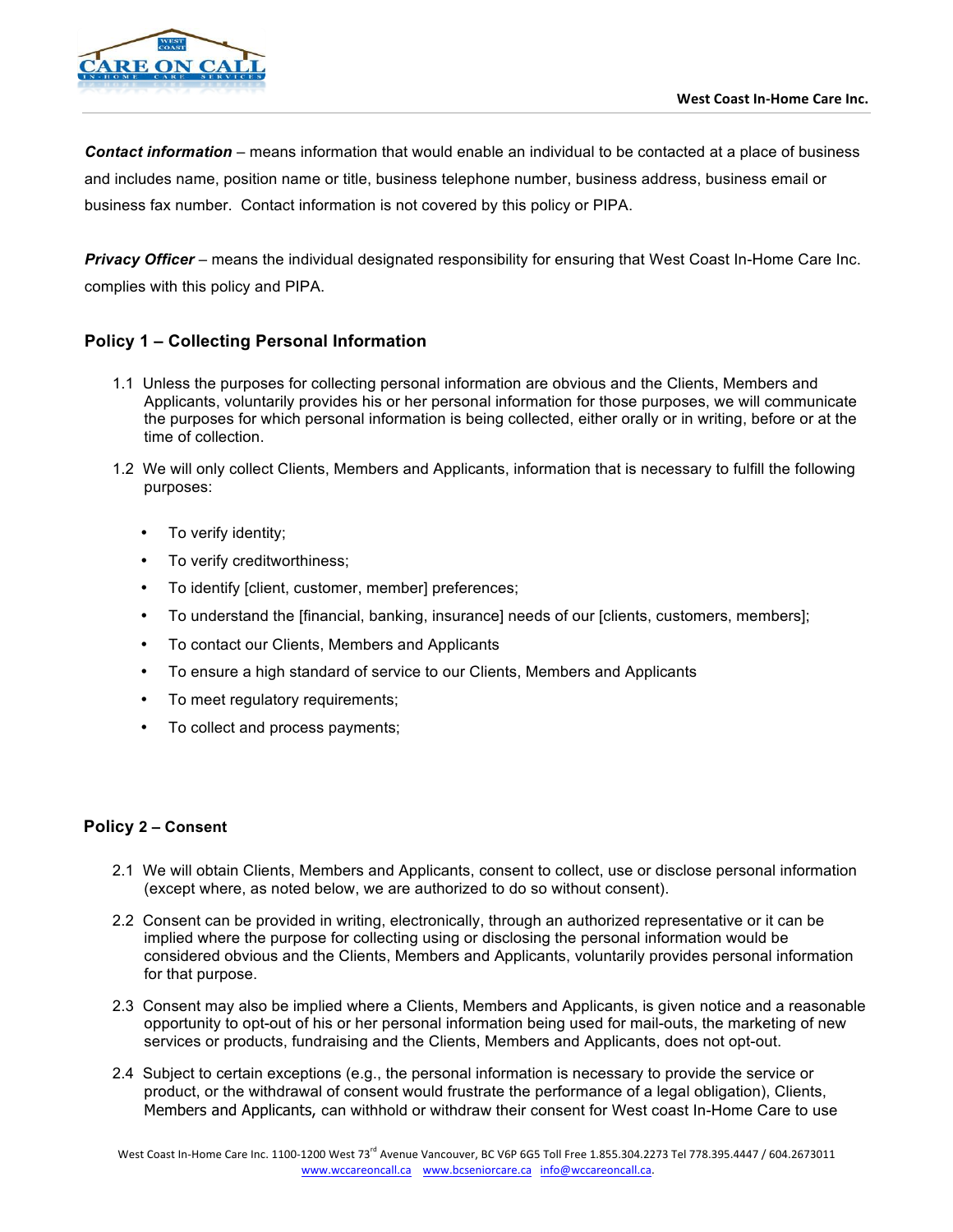

their personal information in certain ways. A Clients, Members and Applicants, decision to withhold or withdraw their consent to certain uses of personal information may restrict our ability to provide a particular service or product. If so, we will explain the situation to assist the Clients, Members and Applicants, in making the decision.

- 2.5 We may collect, use or disclose personal information without the Clients, Members and Applicants, knowledge or consent in the following limited circumstances:
	- When the collection, use or disclosure of personal information is permitted or required by law;
	- In an emergency that threatens an individual's life, health, or personal security;
	- When the personal information is available from a public source (e.g., a telephone directory);
	- When we require legal advice from a lawyer;
	- For the purposes of collecting a debt;
	- To protect ourselves from fraud;
	- To investigate an anticipated breach of an agreement or a contravention of law

## **Policy 3 – Using and Disclosing Personal Information**

- 3.1 We will only use or disclose Clients, Members and Applicants, personal information where necessary to fulfill the purposes identified at the time of collection or for a purpose reasonably related to those purposes such as:
	- To conduct client, customer, member surveys in order to enhance the provision of our services;
	- To contact our [clients, customers, members] directly about products and services that may be of interest
- 3.2 We will not use or disclose Clients, Members and Applicants, personal information for any additional purpose unless we obtain consent to do so.
- 3.3 We will not sell Clients, Members and Applicants, lists or personal information to other parties.

#### **Policy 4 – Retaining Personal Information**

- 4.1 If we use Clients, Members and Applicants, personal information to make a decision that directly affects the Clients, Members and Applicants, we will retain that personal information for at least one year so that the Clients, Members and Applicants, has a reasonable opportunity to request access to it.
- 4.2 Subject to policy 4.1, we will retain Clients, Members and Applicants, personal information only as long as necessary to fulfill the identified purposes or a legal or business purpose.

#### **Policy 5 – Ensuring Accuracy of Personal Information**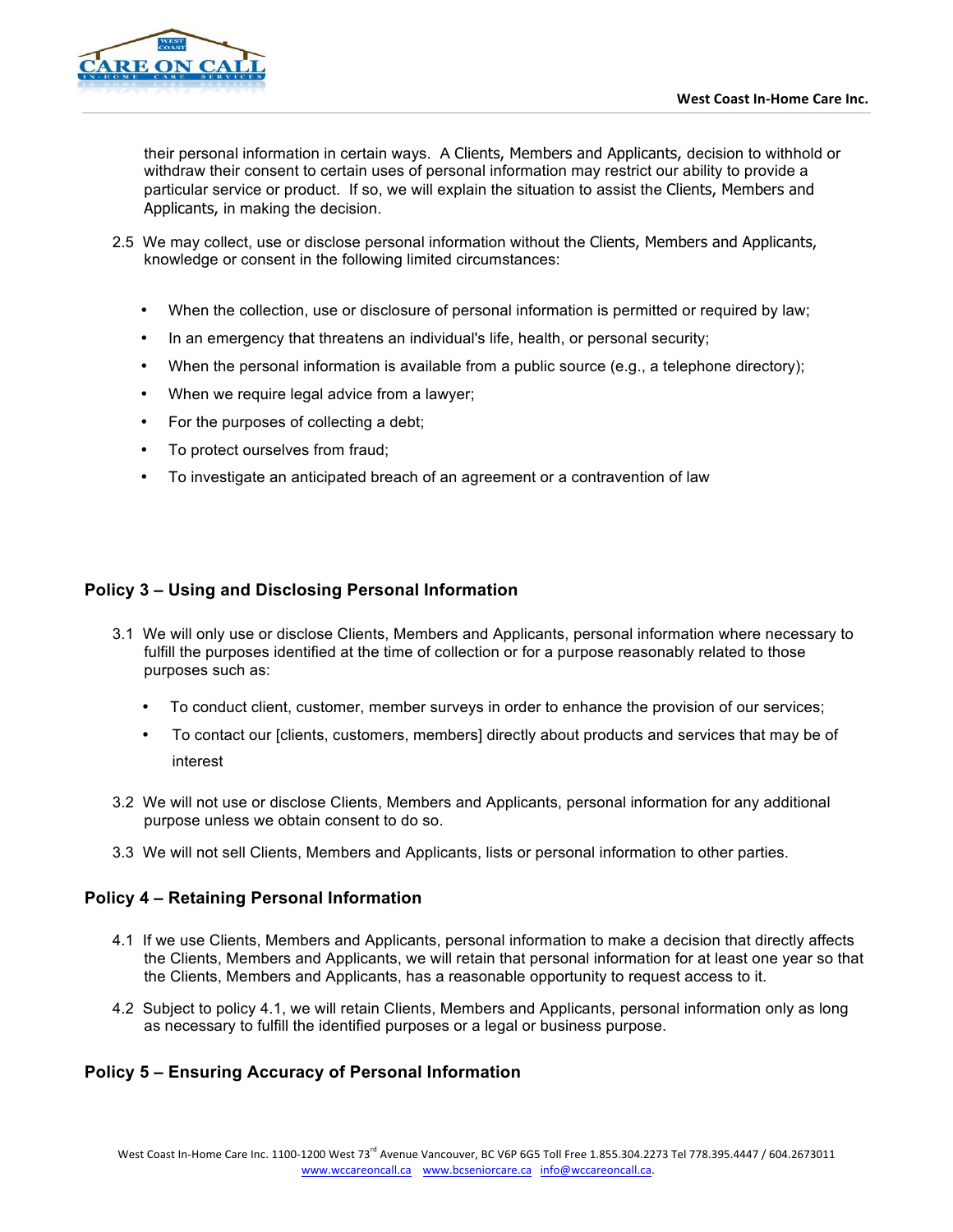

- 5.1 We will make reasonable efforts to ensure that Clients, Members and Applicants, personal information is accurate and complete where it may be used to make a decision about the Clients, Members and Applicants, or disclosed to another organization.
- 5.2 Clients, Members and Applicants, may request correction to their personal information in order to ensure its accuracy and completeness. A request to correct personal information must be made in writing and provide sufficient detail to identify the personal information and the correction being sought.
- 5.3 If the personal information is demonstrated to be inaccurate or incomplete, we will correct the information as required and send the corrected information to any organization to which we disclosed the personal information in the previous year. If the correction is not made, we will note the Clients, Members and Applicants, correction request in the file.

## **Policy 6 – Securing Personal Information**

- 6.1 We are committed to ensuring the security of Clients, Members and Applicants, personal information in order to protect it from unauthorized access, collection, use, disclosure, copying, modification or disposal or similar risks.
- 6.2 The following security measures will be followed to ensure that Clients, Members and Applicants, personal information is appropriately protected:
- 6.3 We will use appropriate security measures when destroying Clients, Members and Applicants, personal information such as shredding documents, deleting electronically stored information.
- 6.4 We will continually review and update our security policies and controls as technology changes to ensure ongoing personal information security.

#### **Policy 7 – Providing Clients, Members and Applicants, Access to Personal Information**

- 7.1 Clients, Members and Applicants, have a right to access their personal information, subject to limited exceptions.
- 7.2 A request to access personal information must be made in writing and provide sufficient detail to identify the personal information being sought
- 7.3 Upon request, we will also tell Clients, Members and Applicants, how we use their personal information and to whom it has been disclosed if applicable.
- 7.4 We will make the requested information available within 30 business days, or provide written notice of an extension where additional time is required to fulfill the request.
- 7.5 A minimal fee may be charged for providing access to personal information. Where a fee may apply, we will inform the Clients, Members and Applicants, of the cost and request further direction from the Clients, Members and Applicants, on whether or not we should proceed with the request.
- 7.6 If a request is refused in full or in part, we will notify the Clients, Members and Applicants, in writing, providing the reasons for refusal and the recourse available to the Clients, Members and Applicants,

#### **Policy 8 – Questions and Complaints: The Role of the Privacy Officer or designated individual**